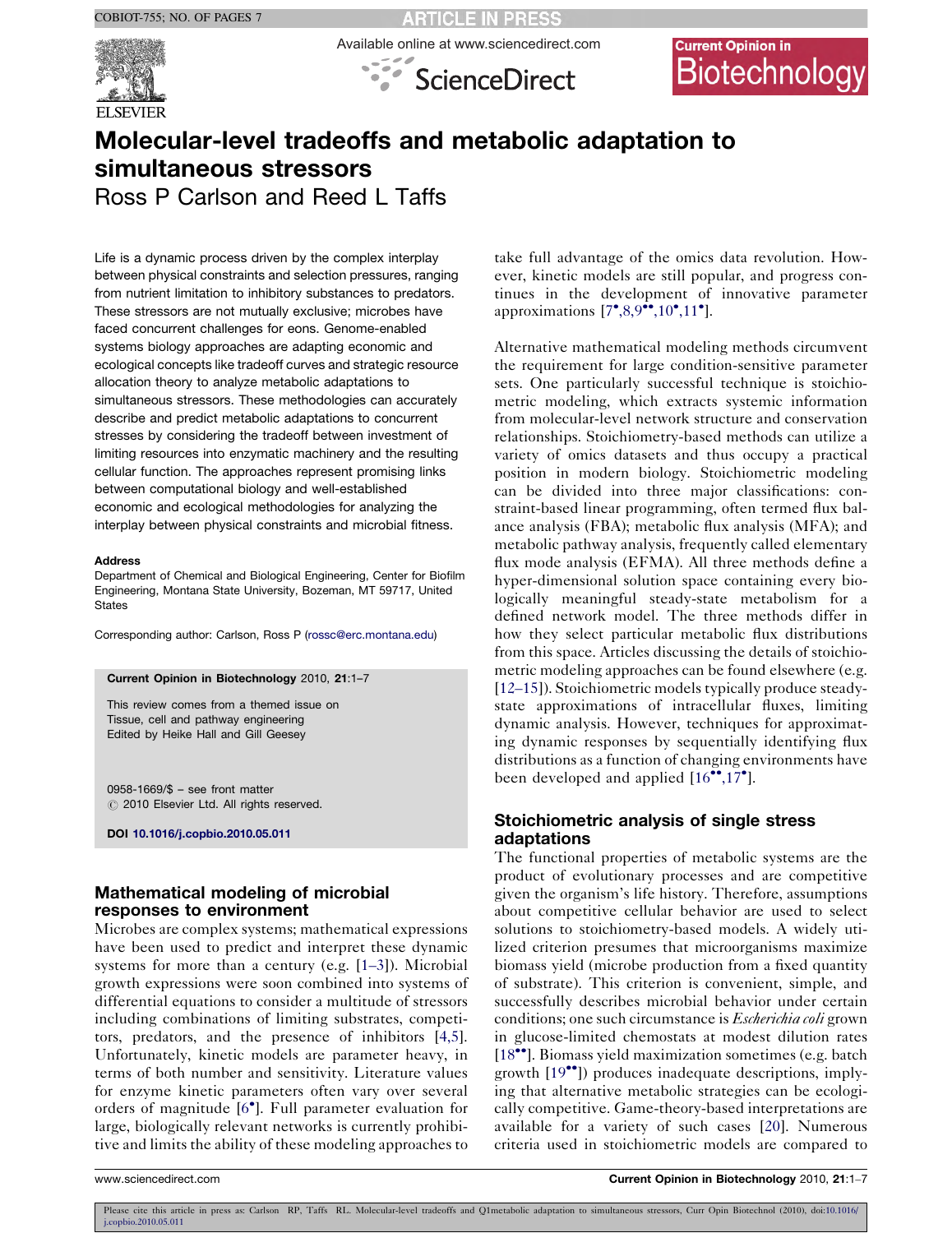experimental data in [\[19](#page-5-0)\*\*]; a summary of kinetic metabolic modeling criteria can be found in [[21\]](#page-5-0).

## Economic considerations and metabolic strategies

Resource availability limits growth in most environments and is an important component of animal immune systems, commonly referred to as nutritional immunity [\[22](#page-5-0)<sup>••</sup>[,23](#page-5-0)]. This has driven microbial evolution toward strategies that allocate limiting resources to different metabolic isozymes and alternative pathways in a manner that favors fitness [[24](#page-5-0)- ]. Standard economics approaches such as resource allocation theory and tradeoff analysis can be used to quantitatively compare the huge number of potential metabolic resource investment schemes  $[25\text{...}, 26, 27\text{...}, 28, 29].$  $[25\text{...}, 26, 27\text{...}, 28, 29].$ 

Stoichiometric modeling criteria which account for resource investment have identified metabolic flux distributions which accurately describe microbial behaviors not covered by a maximum biomass yield strategy. For instance, criteria involving the minimization of total cellular metabolic fluxes are proxies for minimizing resource investment into enzymes [\[19](#page-5-0)\*[,30](#page-5-0)]. This consideration is also implied by the criterion of maximizing growth while constraining enzyme-occupied volume [\[31](#page-5-0)<sup>••</sup>]. These two criteria are mathematically related, and it has been reported that both identify the same flux distribution [\[32](#page-5-0)°]. Explicit consideration of resource investment into metabolic strategies has been performed using EFMA [\[25](#page-5-0)"[,33](#page-5-0)"]. Resource requirements for enzymes were compiled from subunit compositions, protein sequences, and amino acid elemental formulae. The study enumerated resource allocations for every biologically feasible pathway through a metabolic network. These investment requirements were then concatenated with biomass yields, a metric for metabolic efficiency. This approach identified cost-benefit tradeoff curves representing metabolic flux distributions optimal for any combination of two environmental stresses. The tradeoff curves highlight a central tenet of economics: resource value changes as a function of abundance. The tradeoff curve slope represents the exchange ratio between two resources. At either extreme, optimal use of the scarce resource becomes significantly more expensive in terms of the second resource ([Figure 1\)](#page-2-0). A discussion of possible relationships between relative enzyme abundance and metabolite flux can be found in  $[25\text{''}^{\bullet}, 33\text{''}^{\bullet}]$  $[25\text{''}^{\bullet}, 33\text{''}^{\bullet}]$  $[25\text{''}^{\bullet}, 33\text{''}^{\bullet}]$ .

A number of recent studies corroborate the concept of strategic resource investment into enzymes. An E. coli metabolomics study reported that the majority of measured metabolite concentrations exceeded half-saturation constants  $(K<sub>m</sub>)$  for the appropriate substrate– enzyme pairs [[34](#page-5-0)<sup>\*</sup>]. Operating enzymes near <sub>max</sub> maximize flux per unit of invested resource. Substrate– enzyme pairs not falling into this category were proposed

to be important for controlling flux directionality and magnitude. This control could be modulated by altering cellular investment into specific metabolite pools. Metabolites are a resource investment, although they represent only a small fraction of the total cellular contents: 5% of typical E. coli on a dry mass basis while protein represents 50–70% [\[35](#page-5-0)]. Results from kinetic simulations suggest network topology and kinetic parameters are sufficient to maintain cellular goals when enzyme concentrations are randomly perturbed [\[30](#page-5-0)], indicating that changes in metabolite pools can buffer proteomic disturbances. In addition, a recent experimental study demonstrated that changes in metabolite pools could support functional homeostasis when enzyme levels were experimentally altered in yeast central carbon metabolism [\[36](#page-5-0)<sup>••</sup>]. Maintaining competitive flux distributions through changes in metabolite concentrations requires little or no active alteration of enzyme levels, resulting in significant resource investment savings.

# Resource allocations and simultaneous stresses

Life is inherently competitive and stressors are not mutually exclusive. Microbes cope simultaneously with an assortment of constraints [\[37](#page-5-0)]. Economic and ecological theory provides a framework for predicting and interpreting microbial adaptations to multiple stresses [\[28,38](#page-5-0)<sup>\*</sup>[,39](#page-5-0)]. When subjected to multiple pressures, cells must allocate finite resources to different subsystems in a proportion that improves fitness; the systems biology challenge is to determine how these allocations respond to different demands. While dynamic modeling methods have considered simultaneous pressures for decades [\[4,26\]](#page-4-0), such considerations are just beginning to be addressed via genome-enabled molecular-level modeling approaches.

A stoichiometric modeling study considered metabolic adaptation to multiple stresses  $[33$  $[33$ <sup>\*\*</sup>]. The study identified an ecologically relevant set of metabolic pathways that optimize tradeoffs between resource investment and functional benefit. Non-negative least squares regression assembled these pathways to describe metabolic fluxes measured under different growth conditions (from [[19](#page-5-0)\*']). The aggregate stress response, comprised of linear combinations of three to four distinct pathways, represents a competitive allocation of resources, with the relative weight for each pathway theoretically proportional to the degree of corresponding stress. The approach described the fluxomic data more accurately than any reported single metabolic optimization criterion (typically based on a single stress)  $[19$  $[19$ <sup>\*\*</sup>[,33](#page-5-0)<sup>\*\*</sup>].

The study supported the observations that not all carbonlimited chemostat growth is equal and that carbon-limited chemostat growth does not necessarily equate to a single culturing stress. At high growth rates, oxygen transfer is

Current Opinion in Biotechnology 2010, 21:1–7 www.sciencedirect.com

Please cite this article in press as: Carlson RP, Taffs RL. Molecular-level tradeoffs and Q1metabolic adaptation to simultaneous stressors, Curr Opin Biotechnol (2010), doi[:10.1016/](http://dx.doi.org/10.1016/j.copbio.2010.05.011)<br>[j.copbio.2010.05.011](http://dx.doi.org/10.1016/j.copbio.2010.05.011)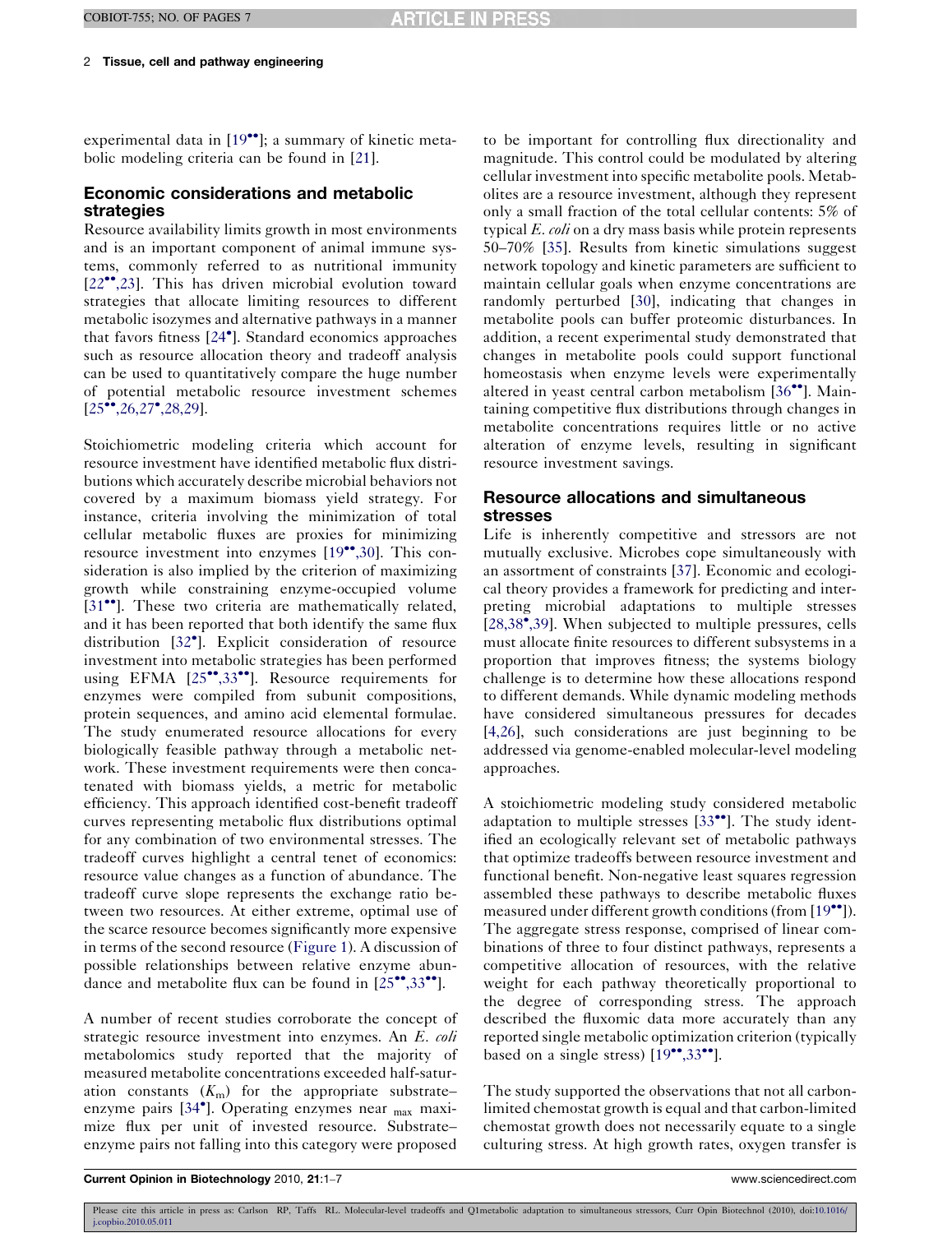

<span id="page-2-0"></span>Figure 1

Illustration of a metabolic tradeoff curve. Each circle represents a genetically independent and biologically meaningful steady-state growth metabolism (elementary flux mode) for E. coli. The position of each circle represents the metabolism's resource investment (iron per elementary mode, y-axis) and operational efficiency (Cmoles glucose consumed per Cmole biomass produced, x-axis). The tradeoff curve, highlighted in red, represents the optimal relationship between enzymatic iron investment and the biomass production efficiency from glucose. From left to right, the slope of the tradeoff curve decreases, indicating a more severe penalty to operation costs (Cmole glucose per Cmole biomass) as limitations on iron investment increase. The large plot scale permits approximately 10.3 million of the 10.7 million possible biomass-producing pathways to be shown; the insert shows approximately 1 million pathways. Simulation data included maintenance energy requirements for a 60 min doubling time.

known to constrain metabolic function [[18](#page-5-0)\*\*], but at low growth rates there are additional slow-growth-associated stresses. For instance, it is metabolically more expensive to synthesize biomass at low growth rates because of increased cellular protein fraction and the relative increase in maintenance processes (e.g. macromolecular turnover) [\[40](#page-5-0)]. At slow-growth rates, intracellular fluxes are best described by a combination of stress responses that reduce infrastructure investment, not by maximal biomass yield [\[33](#page-5-0)<sup>\*</sup>]. Tradeoff curves suggest that resource exchange ratios at low nutrient availability encourage microbial metabolisms to adopt cheaper-tobuild but less efficient pathways. This is supported by experimental data. For instance, E. coli expresses the Entner–Doudoroff (ED) pathway under carbon and phosphorus starvation [[41\]](#page-5-0). The ED pathway requires fewer resources to synthesize than the Embden–Meyerhof– Parnas (EMP) glycolysis pathway, although it produces less ATP per glucose ([Figure 2\)](#page-3-0). These shifts toward

simpler, less resource intensive, enzymatic infrastructure can result in an overflow metabolism where partially oxidized metabolites like acetate are secreted. This partial oxidation represents a competitive strategy under nutrient scarcity, because it obviates synthesis of resource intensive citric acid cycle enzymes like  $\alpha$ -ketoglutarate dehydrogenase.

### Stress adaptations and opportunity costs

Microbial responses to a variety of stressors can be quantified using the economic concept of opportunity costs. As an example of opportunity costs, E. coli shifts from the phosphotransferase system ( $K_m \sim 5 \mu m$ ) to a higher affinity ABC transporter ( $K_m < 1 \mu m$ ) coupled with glucose kinase under glucose-scarce conditions [\[42](#page-5-0)]. The high affinity system requires more resources to assemble and operate ([Figure 3\)](#page-4-0); however, these costs are offset by improved glucose uptake at low external concentrations. The opportunity cost associated with this benefit can be

Please cite this article in press as: Carlson RP, Taffs RL. Molecular-level tradeoffs and Q1metabolic adaptation to simultaneous stressors, Curr Opin Biotechnol (2010), doi[:10.1016/](http://dx.doi.org/10.1016/j.copbio.2010.05.011)<br>[j.copbio.2010.05.011](http://dx.doi.org/10.1016/j.copbio.2010.05.011)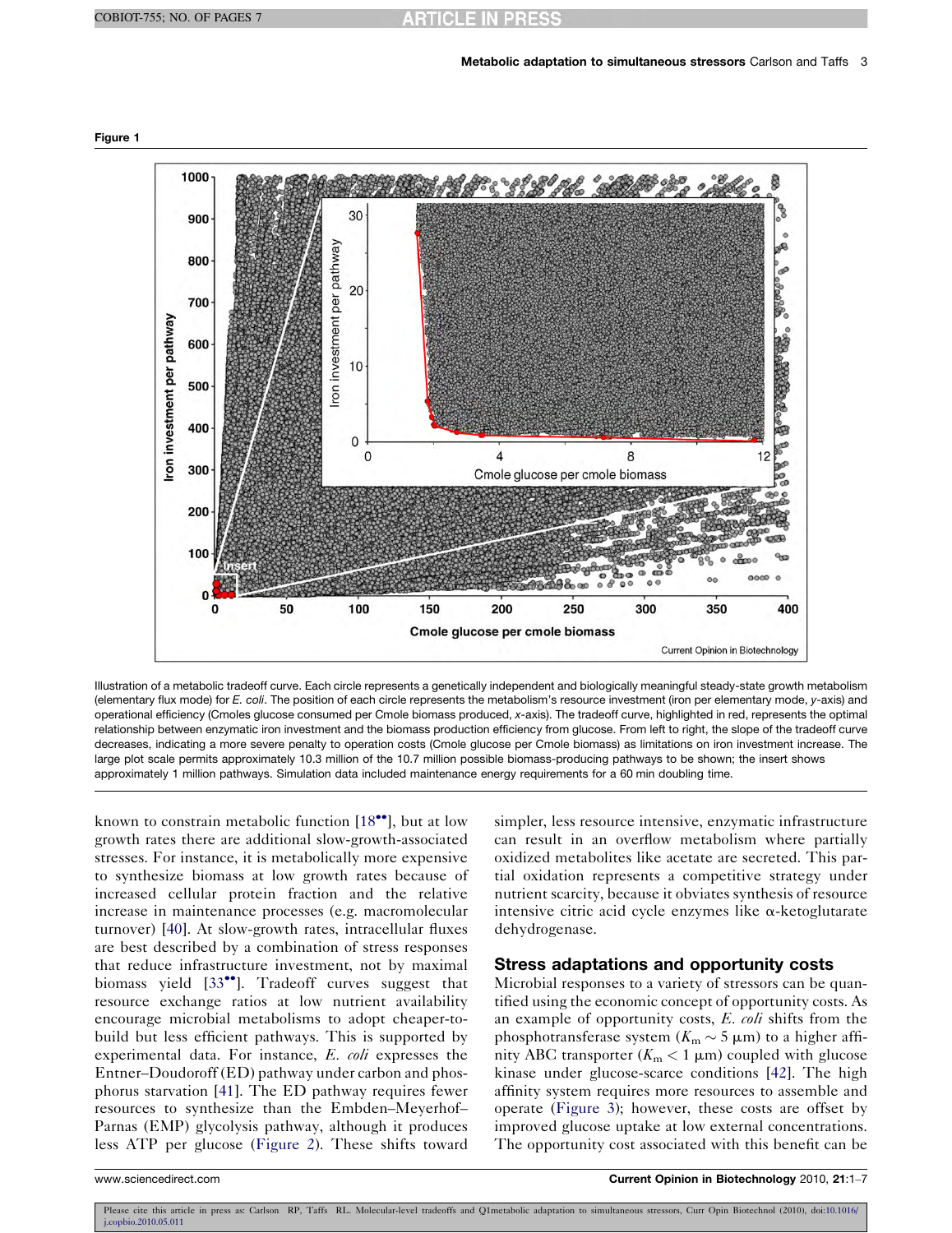### <span id="page-3-0"></span>4 Tissue, cell and pathway engineering



Comparison of resource investment requirements and metabolic efficiency of two glycolysis pathways. (a) Schematic diagram of biochemical pathways converting glucose-6-P to 2 pyruvate molecules. Nodes represent metabolites, dashed lines represent enzymes associated with Embden– Meyerhof–Parnas (EMP) pathway, and solid lines represent enzymes associated with Entner–Doudoroff (ED) pathway. Numbers refer to enzymes listed at right. (b) Enzyme identifier and resource investment requirements for E. coli K12. Protein column lists the subunits composing each functional enzyme. Carbon and A. acids columns list the total number of carbon atoms and amino acids required for a complete subunit set. (c) Pathway tradeoff quantification based on ATP production and resource investment. Glc/ATP is the moles of glucose required to produce a mole of ATP during the conversion of glucose to 2 pyruvate. Carbon and A. acids columns list the summed pathway resource investments in terms of carbon atoms and amino acids, respectively.

quantified from tradeoff curves [\[25](#page-5-0)<sup>••</sup>]. This framework for understanding adaptation to multiple limiting resources easily accommodates other simultaneous stresses (e.g. osmotic, oxidative, or toxic). Investment of resources toward fitness-enhancing functions, including the production of compatible solutes, synthesis and operation of efflux pumps, or the reduction of reactive oxygen species and toxic metals, can be expressed as a loss in the production of other cellular products like biomass or ATP. The magnitude of the opportunity cost depends on the degree of stress and the current metabolic response to nutrient conditions.

# Biodiversity, network robustness, and the Darwinian demon

All life faces physical, physiological, energetic, and temporal constraints. Resources allocated to one capacity cannot be allocated elsewhere. The resulting tradeoffs have been used to explain biodiversity on both an evolutionary and a dynamic basis [[43,44](#page-5-0)- ]. Ecologists often invoke a thought experiment to test the null hypothesis of free specialization. The exercise proposes the existence of a 'superspecies', termed a Darwinian demon, unconstrained by tradeoffs: living long, reproducing quickly and copiously, and maximizing all aspects of fitness simultaneously [[45\]](#page-5-0). An animalcule possessing such superior

properties would obviously outcompete other microbes, leading to monoculture. Given extant biodiversity, physical constraints must be associated with tradeoffs between fitness strategies and ecological functions; differences in community composition across habitats further support this idea.

The Darwinian demon offers an interesting perspective on a common biochemical network property, metabolic robustness. A popular definition of metabolic robustness is phenotypic buffering against genetic mutations or environmental perturbations [\[46](#page-5-0)]. Two sources of robustness are gene duplication and pathway redundancy [[47](#page-5-0)]. The relative importance of these two mechanisms appears to vary by species; gene duplication is less important in microbes having greater metabolic versatility [\[48,49\]](#page-5-0). Pathway redundancies can be systematically explored through synthetic genetic interactions, both in silico  $[49-51,52$  $[49-51,52$ <sup>\*\*</sup>] and in vitro (e.g.  $[53,54^{\bullet}]$  $[53,54^{\bullet}]$  $[53,54^{\bullet}]$ ). It has been observed that metabolic robustness facilitates evolutionary innovation, allowing mutations to accumulate without immediate consequences [[55](#page-6-0)<sup>°</sup>], but the strong conservation of metabolic alternatives requires further explanation. In ecology, tradeoffs are credited with 'taming' the Darwinian demon, permitting the coexistence of multiple species; it is proposed here that tradeoffs at a

Figure 2

Please cite this article in press as: Carlson RP, Taffs RL. Molecular-level tradeoffs and Q1metabolic adaptation to simultaneous stressors, Curr Opin Biotechnol (2010), doi[:10.1016/](http://dx.doi.org/10.1016/j.copbio.2010.05.011) [j.copbio.2010.05.011](http://dx.doi.org/10.1016/j.copbio.2010.05.011)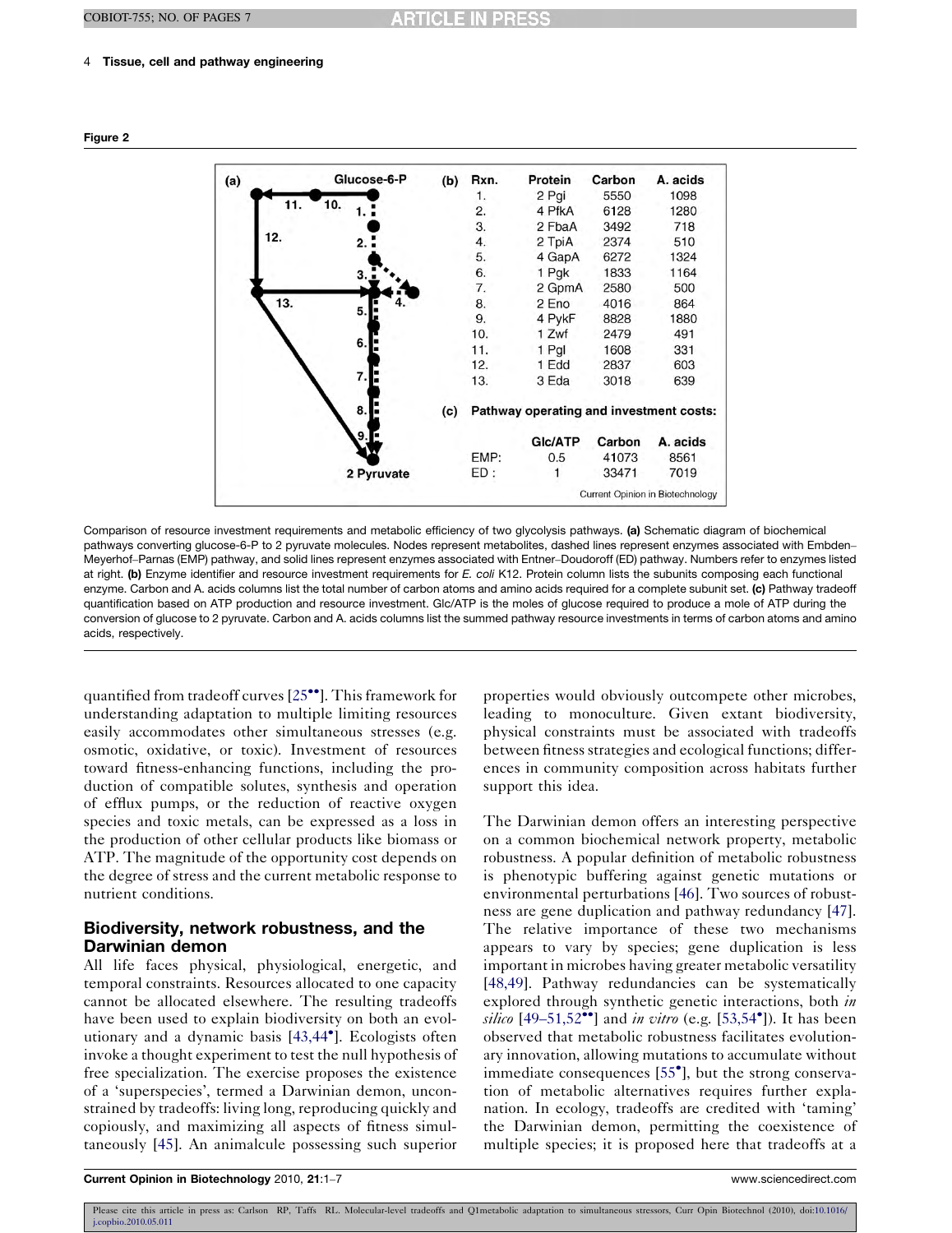#### <span id="page-4-0"></span>Figure 3



Opportunity costs associated with three separate E. coli glucose transport and phosphorylation systems. (a) Carbon and amino acid investment requirements and operating costs for transport and phosphorylation of glucose. The glucose affinity is reflected in the Michaelis–Menten constant  $(K_m)$ ; lower values correspond to higher affinities. Circled 'P' represents a high-energy phosphate bond, and PMF indicates proton motive force  $(1H^+ = \sim 0.3$  ATP). (b) Tradeoff curves for growth utilizing each glucose transport system. The curves, derived from elementary flux mode analysis, account for carbon investment in central metabolism enzymes (carbon per pathway, y-axis) and the corresponding biomass production efficiency (Cmoles of glucose consumed per Cmole biomass produced). The points on each curve are color-coded to correspond with the transport systems from (a). The opportunity costs to produce and operate higher affinity systems are shown by the vertical and horizontal distances, respectively, between the tradeoff curves. Note that opportunity costs increase with more severe investment limitation. This is a result of increased glucose intake to accommodate less efficient (but cheaper) enzymatic machinery. Diagram adapted from [[25](#page-5-0)\*\*]. Data did not include maintenance energy expenditures.

cellular scale are a guiding principle to the chromosomal coexistence of isozymes and alternative pathways.

## **Conclusions**

Decades of economic and ecological studies have highlighted the importance of strategic resource allocation and the associated constraints on competitive functionality. These concepts are relevant at all biological scales, from individual microbes to ecosystems, and appear to play key roles in the composition, organization, and functioning of molecular-level metabolic systems. The large body of theoretical and applied work in these fields provides a firm foundation for systems approaches to understand microbial adaptations to simultaneous stressors, as well as strong hope for the development of dynamic, molecular-level predictive tools.

### Acknowledgement

This work was supported by financial support from National Institutes of Health (EB006532 and P20 RR024237).

#### References and recommended reading

Papers of particular interest, published within the period of review, have been highlighted as:

- of special interest
- •• of outstanding interest
- 1. Bader FG: Analysis of double-substrate limited growth. Biotechnol Bioeng 1978, 20:183-202.
- 2. Blackman FF: Optima and limiting factors. Ann Bot 1905, 19:281-296.
- 3. Monod J: The growth of bacterial cultures. Annu Rev Microbiol 1949, 3:371-394.
- 4. Ramkrishna D, Fredrickson AG, Tsuchiya HM: Dynamics of microbial propagation: models considering inhibitors and variable cell composition. Biotechnol Bioeng 1967, 9:129-170.
- 5. Tsuchiya HM, Fredrickson AG, Aris R: Dynamics of microbial cell populations. In Advances in Chemical Engineering, vol. 6. Edited by Drew TB, Hoopes JW, Vermeulen T. Elsevier; 1966:125-206.
- 6. -Kovárová-Kovar K, Egli T: Growth kinetics of suspended microbial cells: from single-substrate-controlled growth to mixed-substrate kinetics. Microbiol Mol Biol Rev 1998, 62:646-666.

This review thoroughly discusses microbial growth and biodegradation kinetics, focusing on ecologically relevant complexities including mixed cultures, mixed substrates, and variable parameters.

- 7. Borger S, Liebermeister W, Klipp E: Prediction of enzyme kinetic
- **parameters based on statistical learning**. Genome Inform 2006,<br>**17**:80-87.

A machine learning approach for estimation of kinetic parameters based on data from the BRENDA database is proposed and validated.

- 8. Klipp E, Liebermeister W, Wierling C: Inferring dynamic properties of biochemical reaction networks from structural knowledge. Genome Inform 2004, 15:125-137.
- 9.  $\bullet \bullet$ Smallbone K, Simeonidis E, Broomhead DS, Kell DB: Something from nothing—bridging the gap between constraint-based and kinetic modeling. FEBS J 2007, 274:5576-5585.

A scalable method for producing an approximate kinetic model near some reference flux state (measured or calculated from stoichiometric models) is proposed and validated with yeast glycolysis.

10. -Smallbone K, Simeonidis E, Swainston N, Mendes P: Towards a **genome-scale kinetic model of cellular metabolism**. *BMC Syst*<br>*Biol 2*010, **4**: article no. 6.

The scalability of the approach proposed in [9\*\*] is demonstrated with a genome-scale (956 reactions) model of yeast metabolism.

11. Tran LM, Rizk ML, Liao JC: Ensemble modeling of metabolic networks. Biophys J 2008, 95:5606-5617.

**networks**. Biophys J 2008, 95:5606-5617.<br>Multiple kinetic models are developed to describe a given steady state. The resulting models are then systematically eliminated through overexpression experiments until only one (presumably that representing the actual system) remains.

- 12. Blank LM, Kuepfer L: Metabolic flux distributions: genetic information, computational predictions, and experimental validation. Appl Microbiol Biotechnol 2010, 86:1243-1255.
- 13. Reed JL, Palsson BØ: Thirteen years of building constraintbased in silico models of Escherichia coli. J Bacteriol 2003, 185:2692-2699.
- 14. Schilling CH, Schuster S, Palsson BØ, Heinrich R: Metabolic pathway analysis: basic concepts and scientific applications in the post-genomic era. Biotechnol Prog 1999, 15:296-303.
- 15. Trinh CT, Wlaschin A, Srienc F: Elementary mode analysis: a useful metabolic pathway analysis tool for characterizing cellular metabolism. Appl Microbiol Biotechnol 2009, 81:813-826.

www.sciencedirect.com **Current Opinion in Biotechnology** 2010, 21:1–7

Please cite this article in press as: Carlson RP, Taffs RL. Molecular-level tradeoffs and Q1metabolic adaptation to simultaneous stressors, Curr Opin Biotechnol (2010), doi[:10.1016/](http://dx.doi.org/10.1016/j.copbio.2010.05.011) [j.copbio.2010.05.011](http://dx.doi.org/10.1016/j.copbio.2010.05.011)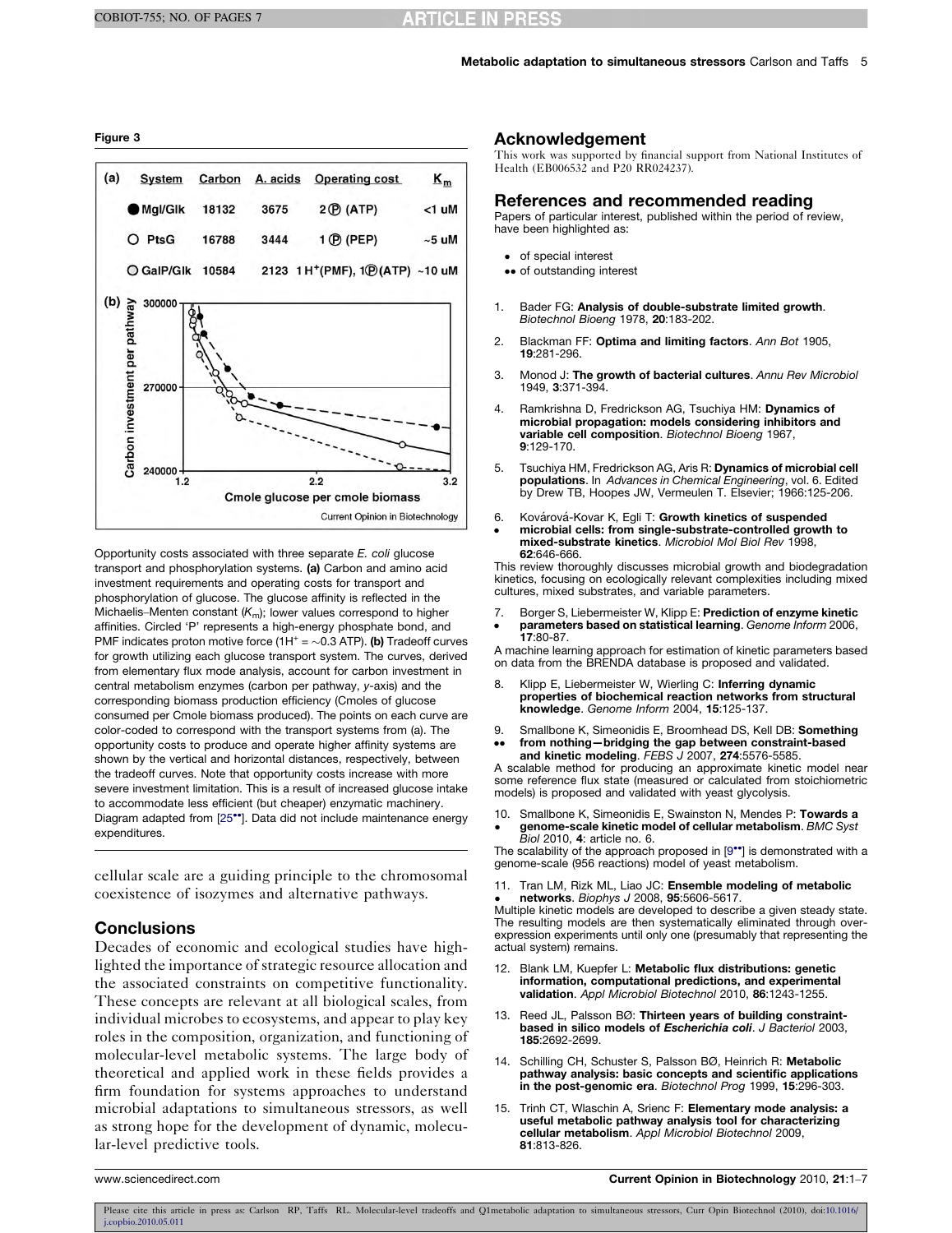#### <span id="page-5-0"></span>6 Tissue, cell and pathway engineering

16. Mahadevan R, Edwards JS, Doyle FJ: Dynamic flux balance  $\bullet\bullet$ analysis of diauxic growth in Escherichia coli. Biophys J 2002, 83:1331-1340.

Flux balance analysis, typically limited to steady-state situations, is sequentially applied with changing metabolite and biomass concentrations, successfully representing the reprogramming of central carbon metabolism during a batch fermentation.

17. Meadows AL, Karnik R, Lam H, Forestell S, Snedecor B: Application of dynamic flux balance analysis to an industrial

• Application of dynamic flux balance analysis to an industrial<br>Escherichia coli fermentation. Metab Eng 2010, 12:150-160.<br>The dynamic modeling approach from [16\*\*] is extended and applied

successfully to industrial-scale production of recombinant proteins under a variety of culturing conditions.

- 18. Varma A, Palsson BØ: Stoichiometric flux balance models
- $\bullet$  $\bullet$ quantitatively predict growth and metabolic by-product secretion in wild-type Escherichia coli W3110. Appl Environ Microbiol 1994, 60:3724-3731.

This study is an early, influential example of combining stoichiometric modeling with experimental data.

19. Schuetz R, Kuepfer L, Sauer U: Systematic evaluation of objective functions for predicting intracellular fluxes in

 $\bullet\bullet$ Escherichia coli. Mol Syst Biol 2007, 3: article no. 119.<br>Stoichiometric modeling predictions based on a large variety of objective functions and additional constraints are compared with experimental flux measurements for six culturing conditions.

- 20. Schuster S, Pfeiffer T, Fell DA: Is maximization of molar yield in metabolic networks favoured by evolution? J Theor Biol 2008, 252:497-504.
- 21. Klipp E, Heinrich R: Competition for enzymes in metabolic pathways: implications for optimal distributions of enzyme concentrations and for the distribution of flux control. BioSystems 1999, 54:1-14.
- 22. Sterner RW, Elser JJ: Ecological Stoichiometry: The Biology of
- $\bullet$  $\bullet$ Elements from Molecules to the Biosphere Princeton, NJ: Princeton University Press; 2002.

This text discusses chemical constraints on life at all scales, as well as the effects of biota on geochemical cycling.

- 23. Weinberg ED: Iron and infection. Microbiol Rev 1978, 42:45-66.
- 24. 24. Dhurjati P, Ramkrishna D, Flickinger MC, Tsao GT: **A cybernetic**<br>• view of microbial growth: modeling of cells as optimal<br>**strategists**. Biotechnol Bioeng 1985, **27**:1-9.

This is an early and successful mathematical treatment of resource allocation theory in microbes.

- 25. Carlson RP: Metabolic systems cost-benefit analysis for
- $\bullet$  $\bullet$ **interpreting network structure and regulation**. *Bioinformatics*<br>2007, **23**:1258-1264.

A genome-enabled approach to the interpretation of tradeoffs between investment in and efficiency of metabolic strategies is introduced. Results agree qualitatively with known enzyme usage patterns and provide a theoretical interpretation of universal stress response and overflow metabolism.

- 26. Kooijman SALM: Dynamic Energy and Mass Budgets in Biological Systems. edn 2. New York, NY: Cambridge University Press; 2000
- 27.  $\bullet$ Molenaar D, van Berlo R, de Ridder D, Teusink B: Shifts in growth strategies reflect tradeoffs in cellular economics. Mol Syst Biol 2009, 5: article no. 323.

Simple examples powerfully demonstrate the biological insight that can be gained from economic analyses of whole-cell systems.

- 28. Papp B, Teusink B, Notebaart RA: A critical view of metabolic network adaptations. HFSP J 2009, 3:24-35.
- 29. Pfeiffer T, Schuster S, Bonhoeffer S: Cooperation and competition in the evolution of ATP-producing pathways. Science 2001, 292:504-507.
- 30. Hoffmann S, Holzhütter H-G: Uncovering metabolic objectives pursued by changes of enzyme levels. Ann NY Acad Sci 2009, 1158:57-70.
- 31. Beg QK, Vazquez A, Ernst J, de Menezes MA, Bar-Joseph Z,
- $\bullet$  $\bullet$ Barabási AL, Oltvai ZN: Intracellular crowding defines the mode and sequence of substrate uptake by Escherichia coli and constrains its metabolic activity. Proc Natl Acad Sci U S A 2007, 104:12663-12668.

The molecular crowding constraint (mathematically similar to resource investment criteria) for flux balance analysis is introduced and validated.

- 32. 32. Vazquez A, Beg QK, de Menezes MA, Ernst J, Bar-Joseph Z,<br>• Barabási A-L, Boros LG, Oltvai ZN: **Impact of the solvent**
- capacity constraint on E. coli metabolism. BMC Syst Biol 2008, 2: article no. 7.

The constraint introduced in [31\*\*] is used to interpret metabolic changes between growth rate extremes.

#### 33.  $\bullet$ Carlson RP: Decomposition of complex microbial behaviors into resource-based stress responses. Bioinformatics 2009, 25:90-97.

The metabolic tradeoff analysis introduced in [25\*'] is shown to fit experimental fluxomic data more closely than alternative approaches, as well as providing information about the relative importance of simultaneous stresses experienced under various culturing conditions.

- 34. Bennett BD, Kimball EH, Gao M, Osterhout R, Van Dien SJ,
- -Rabinowitz JD: Absolute metabolite concentrations and implied enzyme active site occupancy in Escherichia coli. Nat Chem Biol 2009, 5:593-599.

Metabolite concentrations in E. coli are measured and compared with enzyme affinities, with interesting implications.

- 35. Neidhardt FC, Ingraham JL, Schaechter M: Physiology of the Bacterial Cell: A Molecular Approach Sunderland, MA: Sinauer Associates; 1990.
- 36. Fendt S-M, Buescher JM, Rudroff F, Picotti P, Zamboni N,  $\bullet$ Sauer U: Tradeoff between enzyme and metabolite efficiency maintains metabolic homeostasis upon perturbations in enzyme capacity. Mol Syst Biol 2010,

6: article no. 356. Parallel proteomic and metabolomic knockout experiments suggest that metabolite profiles change to promote competitive flux distributions when metabolism is disturbed.

- Elser JJ, Bracken MES, Cleland EE, Gruner DS, Harpole WS, Hillebrand H, Ngai JT, Seabloom EW, Shurin JB, Smith JE: Global analysis of nitrogen and phosphorus limitation of primary producers in freshwater, marine and terrestrial ecosystems. Ecol Lett 2007, 10:1135-1142.
- 38. 38. Bloom AJ, Chapin FS, Mooney HA: **Resource limitation in**<br>• **plants—an economic analogy**. Annu Rev Ecol Syst 1985, 16:363-392.

Economic concepts and theories are clearly restated in ecological terms.

- 39. Perrin N, Sibly RM: Dynamic models of energy allocation and investment. Annu Rev Ecol Syst 1993, 24:379-410.
- 40. Konopka A: Microbial physiological state at low growth rate in natural and engineered ecosystems. Curr Opin Microbiol 2000, 3:244-247.
- 41. Murray EL, Conway T: Multiple regulators control expression of the Entner–Doudoroff aldolase (Eda) of Escherichia coli. J Bacteriol 2005, 187:991-1000.
- 42. Ferenci T: Regulation by nutrient limitation. Curr Opin Microbiol 1999, 2:208-213.
- 43. Chesson P, Huntly N: The roles of harsh and fluctuating conditions in the dynamics of ecological communities. Am Nat 1997, 150:519-553.
- 44. Kneitel JM, Chase JM: Trade-offs in community ecology: linking spatial scales and species coexistence. Ecol Lett 2004, 7:69-80.

Ecological theory regarding tradeoffs between fitness strategies as an explanation for diversity is reviewed with experimental evidence.

- 45. Law R: Optimal life histories under age-specific predation. Am Nat 1979, 114:399-417.
- 46. Wagner A: Robustness, evolvability, and neutrality. FEBS Lett 2005, 579:1772-1778.
- 47. Wagner A: Distributed robustness versus redundancy as causes of mutational robustness. BioEssays 2005, 27:176-188.
- 48. Ihmels J, Collins SR, Schuldiner M, Krogan NJ, Weissman JS: Backup without redundancy: genetic interactions reveal the cost of duplicate gene loss. Mol Syst Biol 2007, 3: article no. 86.

Current Opinion in Biotechnology 2010, 21:1–7 www.sciencedirect.com